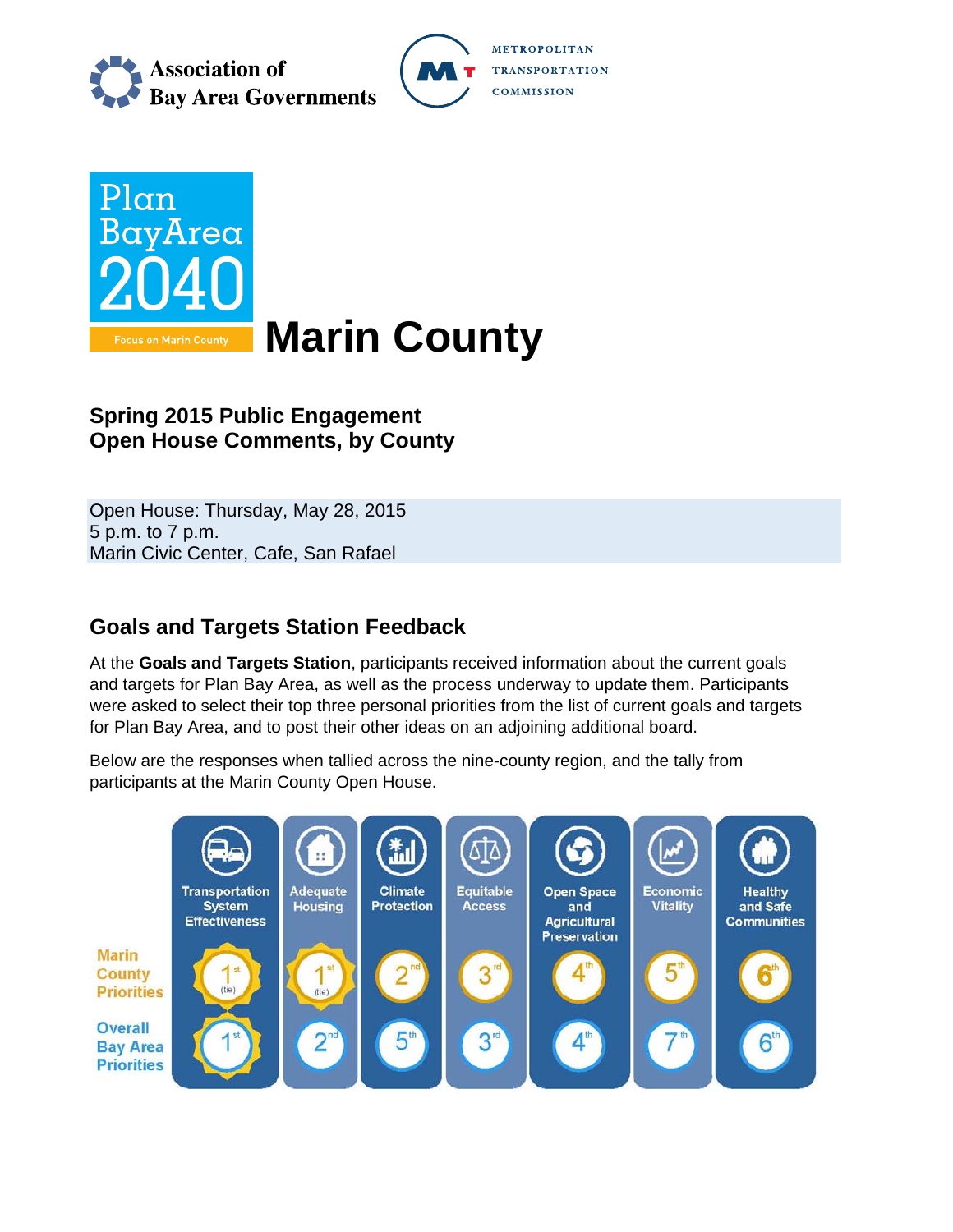### Question**: Is anything missing from these goals?** *Below are responses from the Marin County Open House.*

Preserving the character of the Bay Area/Marin

Climate Protection - It's a bizarre fallacy of this area that we're going to impact the climate by building diesel trains and ferries. Do some research.

Reduce time parents spend commuting to increase time participating in children's lives i.e. PTA, Safe Routes to School, Little League, etc.

This format doesn't work that well. Workshops are more instructive.

Refusal to bow to pressure from Wall Street and building industry

Healthy, safe, "resilient" communities are connected. Look at how housing, transportation impact social connections.

Looking for more human dimension in the goals - not just technical.

We are NOT one Bay Area. There are urban areas and non-urban areas. As long as any part of Marin is considered urban, it will be wrong.

Climate Protection - Invalid goal - needs to include transit which emits more pollution per mile than cars and light trucks

These goals don't pull at my heartstrings.

Not overburdening local roads by pursuing too much development

Water - ensure there is enough

Transportation system effectiveness - the goal is good, the targets are stupid and too specific to vested interests. How about "create a public transportation system that gets you to any location in the Bay Area within 70 minutes?" So people will actually, you know, use it?

Economic vitality - Why is this even a goal for the next 4 years? The economic engine is responsible for destroying the housing market and cost of living. How about "leverage the business growth and income disparity to improve gov't service?"

Climate Protection should be overarching umbrella target goal - not one of the choices. All choices point to climate protection.

Ditto (to above)

#### Question**: What are the biggest challenges facing your community? The Bay Area?**  *Below are responses from the Marin County Open House.*

Fragmented urban development

Gaps in mass transit options

Densification remains a hotly contested issue

Uneven economic recovery; let's not kid ourselves about poverty

This Open House format doesn't really work. You should hold workshops so that ALL can hear what is said and questions answered

Look at how housing supports connectivity across class and differences. Read Putnam: Increasing social capital leads to increasing economics/safety.

Diversity and equity: Workforce housing and fair housing

Open house alone is not adequate for public engagement. It should be combined with a public workshop.

Diverse housing people are being pushed out

Traffic congestion on narrow arterials that won't be widened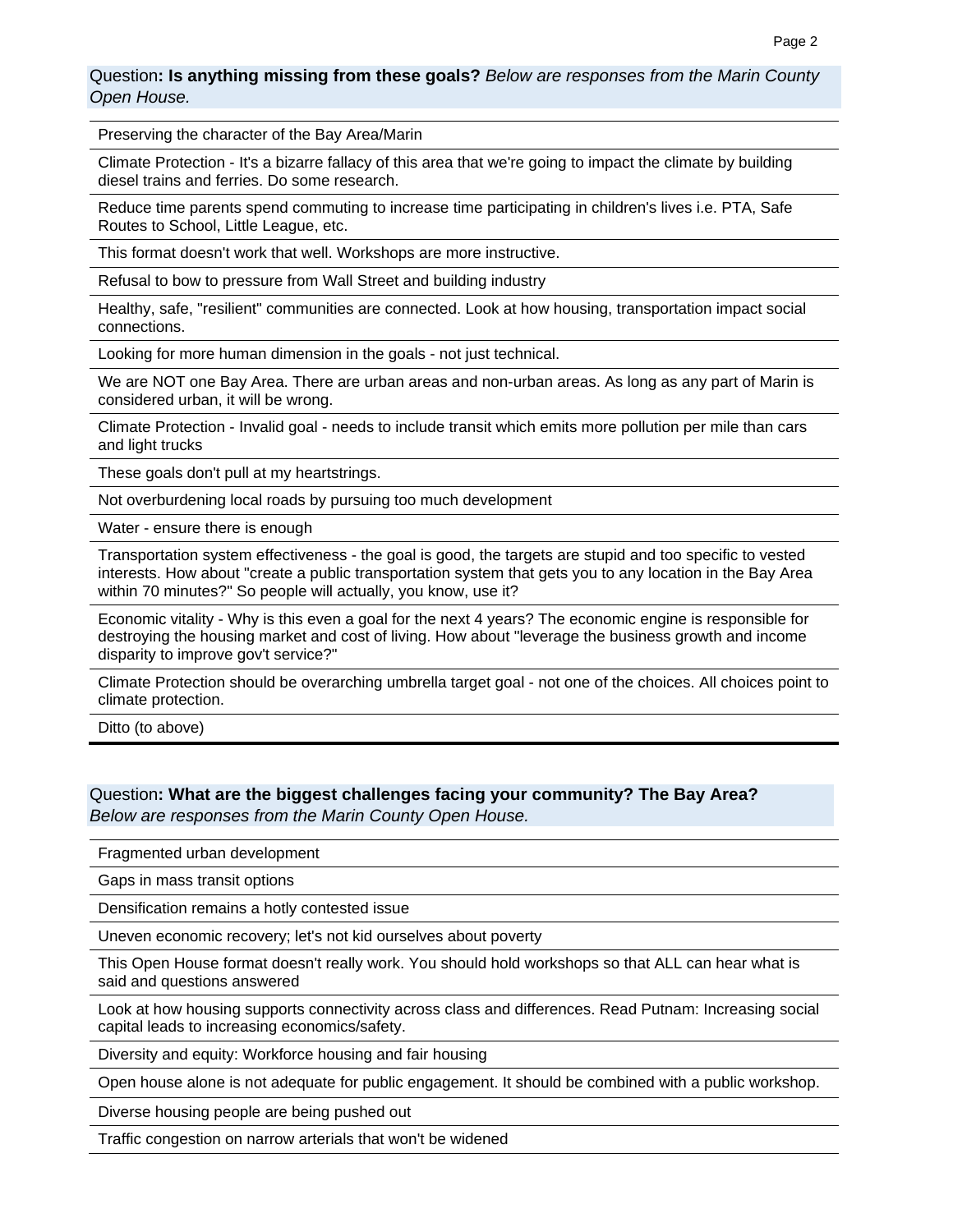Finish Bay Trail!

Finish Bay Trail between Las Gallinas Sanitary District in San Rafael and Hamilton in Novato!

Adequate mix of housing to allow options for people to live closer to work thereby reducing commutes.

The biggest challenge to southern Marin are [certain local politicians].

The biggest challenge facing Marin is that unrestrained business growth in SF and the Peninsula is destroying the economic fabric of Marin.

### Question**: What are your ideas for solving these challenges?** *Below are responses from the Marin County Open House.*

Reframe this discussion in bite-sized pieces for people who would not attend; go to schools, fairs, etc.

Bay Area Plan Don't tell us what to do with our land, homes, cars, and our lives.

These types of meetings are ineffective for soliciting public input

Manage the economic engine of the Bay Area - currently out of control - and allow individual counties/cities to manage growth to their goals in a balanced fashion.

The format has been inadequate for true public participation. Add a public workshop.

Bay Area Plan: We don't need you. Get out of Marin County and leave our community to its own residents to manage.

We need a public meeting (theater style) workshop, where we can talk out these issues as a group.

### **Transportation Station Feedback**

How should we support the mobility needs of Bay Area residents now and over the next quartercentury? The Transportation Station included displays about currently planned local and regional transportation projects (highways, public transit, bicycle/pedestrian, local road improvements, etc.). On an accompanying board, participants were asked to post ideas for new projects, then to share their biggest transportation challenges and offer solutions for improving their trips.

### Question**: What projects are missing? What would make it easier for you to get where you need to go?** *Below are responses from the Marin County Open House.*

What new technologies and transportation practices are on the horizon? And, how can we engage the public in being part of the solution?

How about, instead of overdesigning a 101/SFO interchange and then when the county doesn't want that design not doing anything, how about listening to residents and coming up with a solution that works?

Projects missing

Funding for TOS projects in Marin! Arterials and Hwy 101

Fwy or Frontage Road improvement from Novato to San Rafael

Transportation (bus) frequency from Novato to SF Civic Center, including night buses to some performing arts patrons.

Buses that serve as taxis from local bars, so people don't risk DUI's and should run until 2AM

We need Golden Gate Transit to run all night both ways in Marin (even if every 2 hours).

All road improvements should/must accommodate sea level rise to be on top 50 list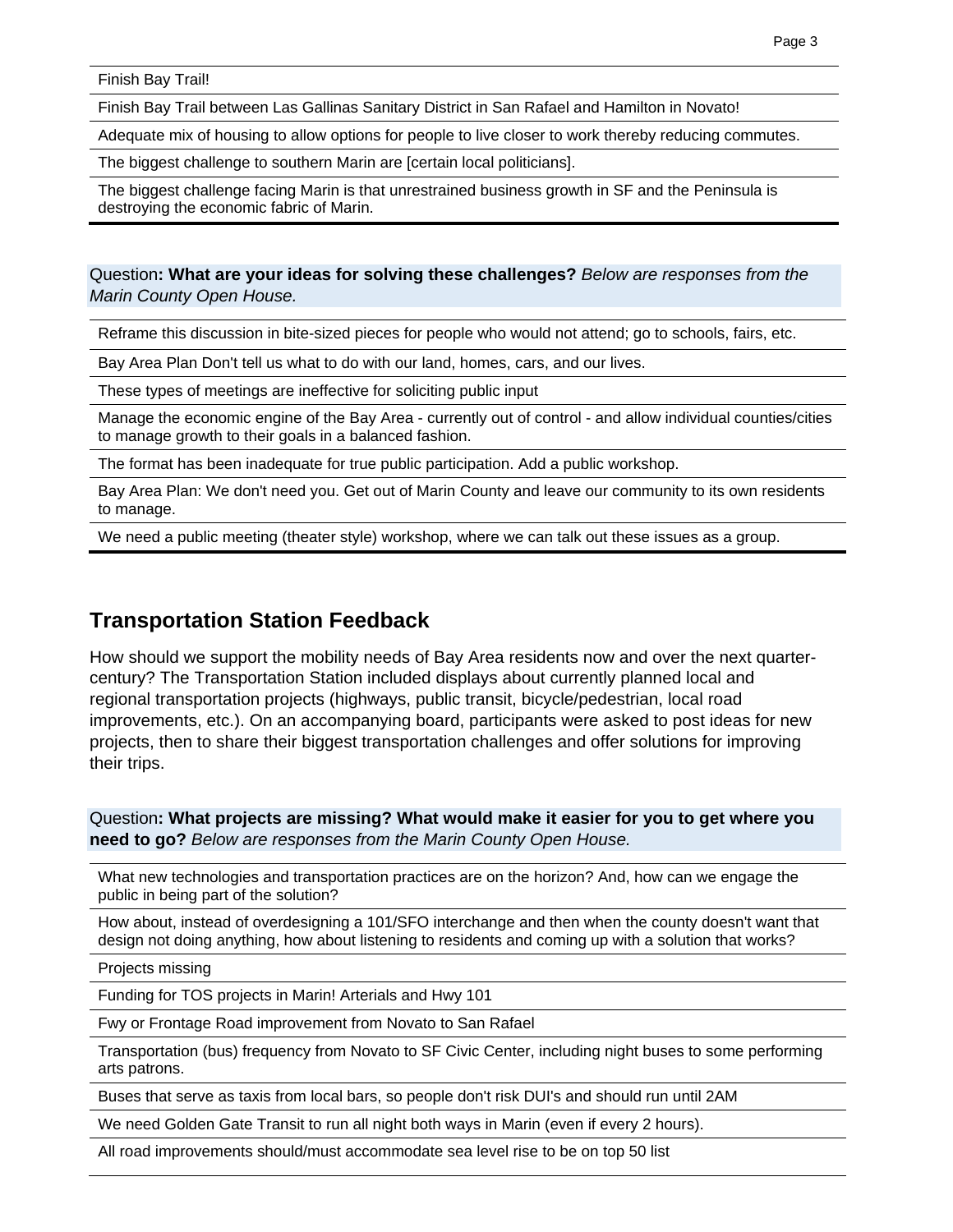School bus scheduling (?) by family income, number of school children. School bus safety, seatbelts. Scheduled off commute AM times. Use bus for mid-day door service.

Fast Track the Richmond Bridge Lane

Muir Woods and West Marin/ GGNRA sites like Tennessee Valley to have safe (under 35' or 25') and improve shoreline

Improve public transit more frequency more convenient

Shuttles from SMART train are missing.

Fix 101 @ Corte Madera to S.F.D. Reduce exits.

Funding for sea level rise preparedness-- and mitigation

Connecting Northbound 101 to Richmond Bridge/ 580.

101 North to 580 East

Improve the hub intersection in San Anselmo. Roundabout?

Marin County should accept all roads used by public to be county maintained or grants given to neighbors who provide road and improvements to narrow (oldest) to meet standard.

Free bus ride to senior i.e. S.F. Walnut Creek

Richmond Bridge Improvements: Use the shoulder as travel lane during rush hours to decrease congestion (also carpool)

More shuttles and jitney buses to take us closer to home - especially after grocery shopping.

Definitely put a bus pad at the "South Novato Blvd" exit. (The only exit with no bus pad!)

Feeder bus for Corte Madera (Tamalpais Ave) to ferry

Please have a workshop to encourage more people to provide input.

These types of meetings are ineffective for soliciting input from the public. Agreed!

Get the extra lane on the Richmond Bridge open ASAP. Why not make completing the 3rd lane on 101 the first priority? After all, it affects the largest number of people.

Make the SMART train pay for itself. No more sales taxes.

Until the Sir Francis Drake intersection is fixed, remove the diamond lanes to the south.

It's time for the county to do some serious road repair.

Put benches with (rain roofs) at every bus stop, so we can sit and also have rain shelter.

### Question**: What are the biggest transportation challenges in your town? In the Bay Area? What would make it better?** *Below are responses from the Marin County Open House.*

Open 580 bridge lane

Transit within Marin is terrible.

Biggest Challenge: Getting local jurisdictions to understand and go along with region-wide goals and projects. Like Larkspur blocking SMART rail. Thank you all for all your great work!

Greater public education re Marin Transit Options

Desperate need for Express buses to serve locals not just SF commuters

Encourage CALTRANS to build traffic circles in towns that feed onto Hwy 101 to improve traffic flow and prevent backup.

I want a public workshop so I can hear what others are saying.

Need more funding for transit

Make progress on congestion VISIBLE, e.g. if parents reduce school trips, show the difference they make.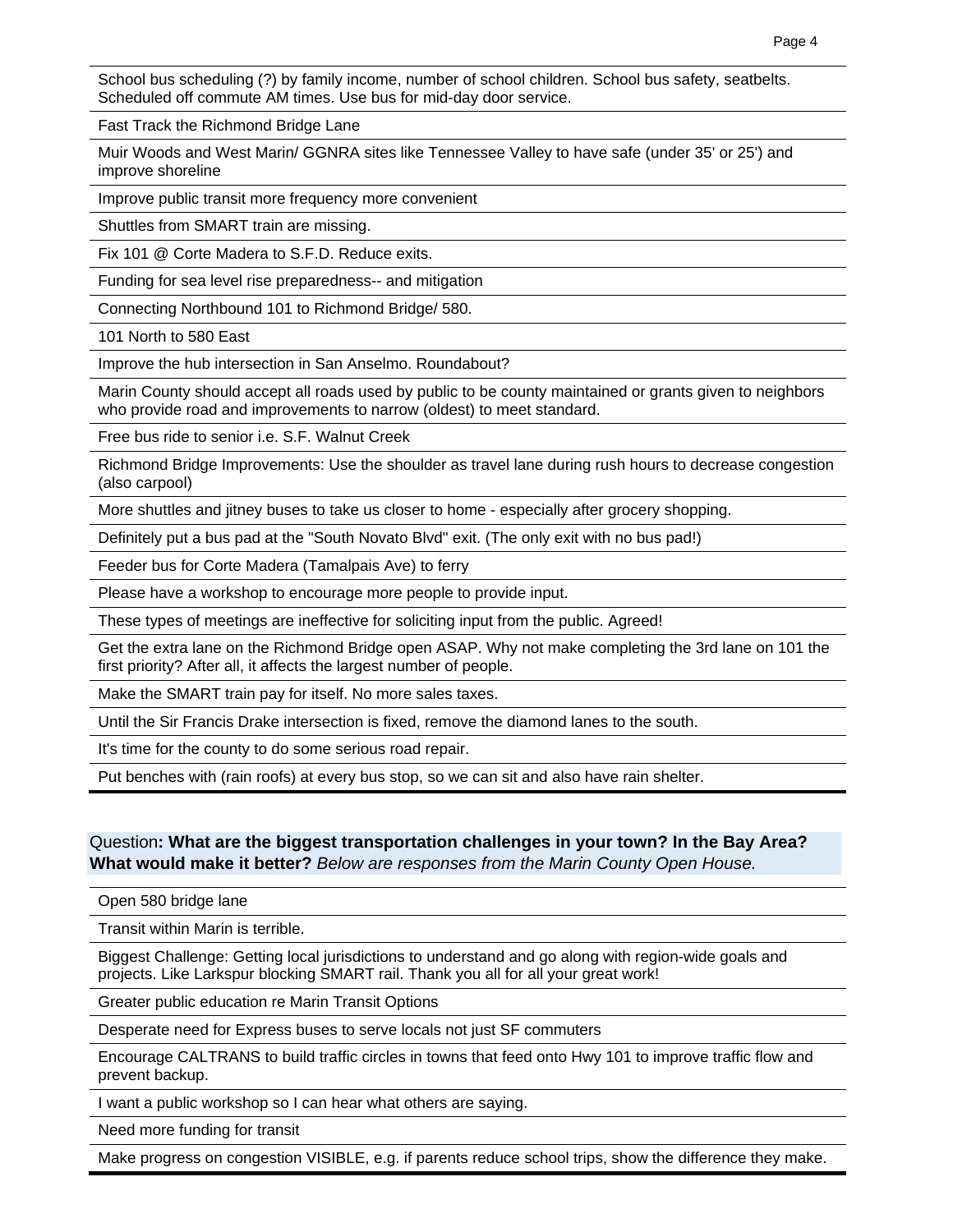## **Looking Ahead Station Feedback**

To plan for how best to invest in transportation and housing in the future, local agencies, regional agencies, private businesses and community organizations need information on what to expect: Who will live in the Bay area and where? Where will they work? What kinds of jobs and incomes will be available?

At the Looking Ahead Station, participants received information on how ABAG develops population and economy forecasts, as well as how past projections compared to actual numbers. Participants were asked to share their feedback on two key questions:

Question**: What possibilities most excite you (about the future of your community)?**  *Below are responses from the Marin County Open House.*

More fed funds for Oakland, Richmond

Can SMART train engage more public in changing their behavior?

Marin-Forecasting "excite"

Expanding this conversation to include nonprofessional/nontechnical people

New transit options

Regional JPA buy projects of 100% affordable

SMART with Transit Connections

Question**: What concerns you about the future of your community?** *Below are responses from the Marin County Open House.*

Novato: bus hub/station wasteful; they could have reconfigured the existing facility, Richmond and Oakland need the money more

Novato: 30% of the region's affordable housing and 20% population, proportionality

Marin Forecasting "Future"

I would like to see Plan Bay Area look at measures of social cohesion. Part of sustainability is how well we know and trust each other - and our ability to work together.

Unmanaged, unbridled business growth in the valley and SF without regard for housing is forcing growth and economic instability in Marin, the unholy trinity of affordable housing advocates and GHG advocates (who don't look at facts) and predatory developers (with state law backing) are setting the stage to develop Marin and the Bay Area beyond the infrastructure capacity.

Where is the water?

This format doesn't provide me the opportunity for public comment. It is hard to understand it without a public workshop.

Affordable housing

More options for affordable senior housing

Recently density down from 30 unit/acre to 20 unit/acre. For the county. It should be taken into account.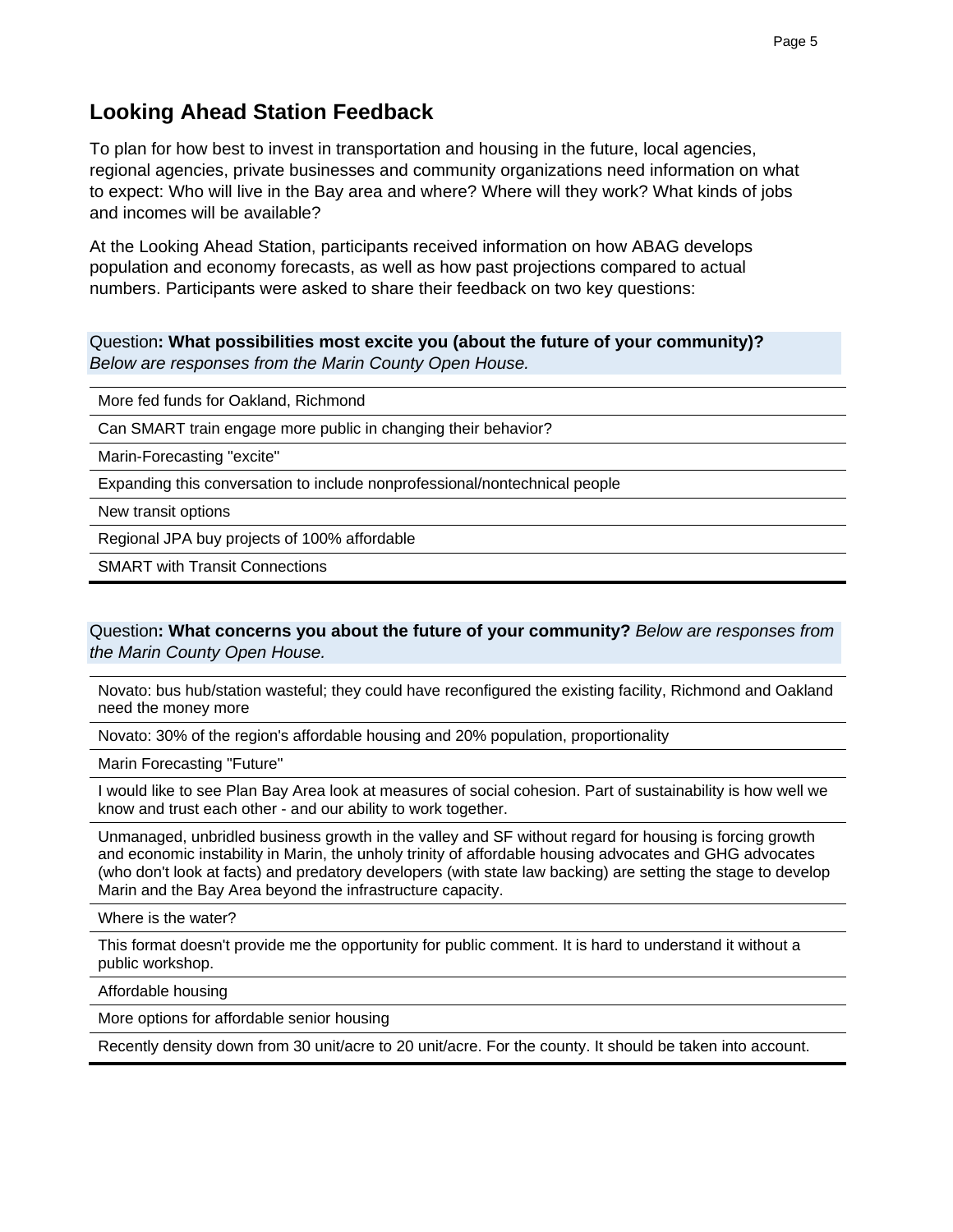# **Feedback Via Written Comment Forms**

Some participants submitted additional comments via a comment form available at the open houses. *Below are comments received at the Marin County Open House.*

Marin County is not "given" any priority for a transportation (transit) small shuttles to ferry/SMART. We should have a portion of the public transit projects - 101 corridor is basically a San Francisco/Santa Rosa commuter's "area" funding

Plan Bay Area's primary transportation focus is to promote transit. Yet there is very little additional funding for operations to boost service. I suggest you identify funding opportunity to increase services and provide that information in a way that is easy to find.

Let's plan now for transit from SMART stations to final destinations. The bike path is a very important component of SMART.

Concerned that TAM Management of PCA funds has a requirement that funds be linked to a transportation project. Could this requirement be reconsidered? Could program be transferred to the Coastal Conservancy to eliminate this requirement?

There was no public forum for discussion. Choices presented were limited and guided respondents to certain outcomes.

This just in - stop calling the 101 corridor in Marin "urbanized." Downtown San Rafael is not "urban." Like downtown Saratoga is not "urban." Marin city is not urbanized. This just reads like spin. Do you guys not read these boards? Unlike much of the Bay Area, Marin has kept its rural character." Yet everything on this board is in the direction of calling it urban and changing it. That's not why people live here.

Plan Bay Area: Get out of Marin!! I am opposed to Plan Bay area. I was informed by an organization, "Committee Against the UN Takeover" that the plan is part of the United Nations Plan to take over the U.S. - one city at a time. Already many cities in Marin are engulfed by the plan, and don't even realize it. The U.N. plan is known as "Agenda 21." ABAG and ICLEI are part of Agenda 21.

Plan Bay Area - Don't tell us what to do - this is not your community. Plan Bay Area, ABAG, and ICLEI are part of United Nations "takeover" plan. In the future Plan Bay Area (under Agenda 21" plans to force people to give up their homes, so the government can take their land and do whatever they want. We will no longer be allowed to have our own cars, because they will force everyone to use public transportation and cram us all into high rise buildings (to save space). For more info: Google "Committee Against the UN Takeover" and "Agenda 21."

(1) County planning data should include in-commute data to Marin

(2) There should be stronger local outreach as part of nominating PDAs. The public wasn't informed in San Rafael

(3) Better considerations for the demographics; older population should be saddled w/ the tax base stress of supporting growth

(4) More resources should be devoted to Richmond and Oakland

Improving public transit needs to be a top priority for PBA 2040.

Also needed is more housing within close proximity to public transit. Housing to serve all income levels is important.

A) Providing housing estimates is not empowering! Asking local cities and counties what their targets are would be empowering. This is spin.

B) This reads like bureaucracy. "There will be growth, so we need to plan for it." How about defining "infrastructurally supported" growth and driving that? How about reducing the business engine through taxes to create a manageable growth rate. You're still not getting it.

Too much money spent on cyclists relative to their use of the network. Cyclists creating unsafe environment for motorists.

Slow growth - low density. \$ to other counties - esp. CC (Richmond and Oakland) to counter impacts of high growth density traffic. Retain Marin's suburban/rural open space. Limit tourist impact on traffic infrastructure.